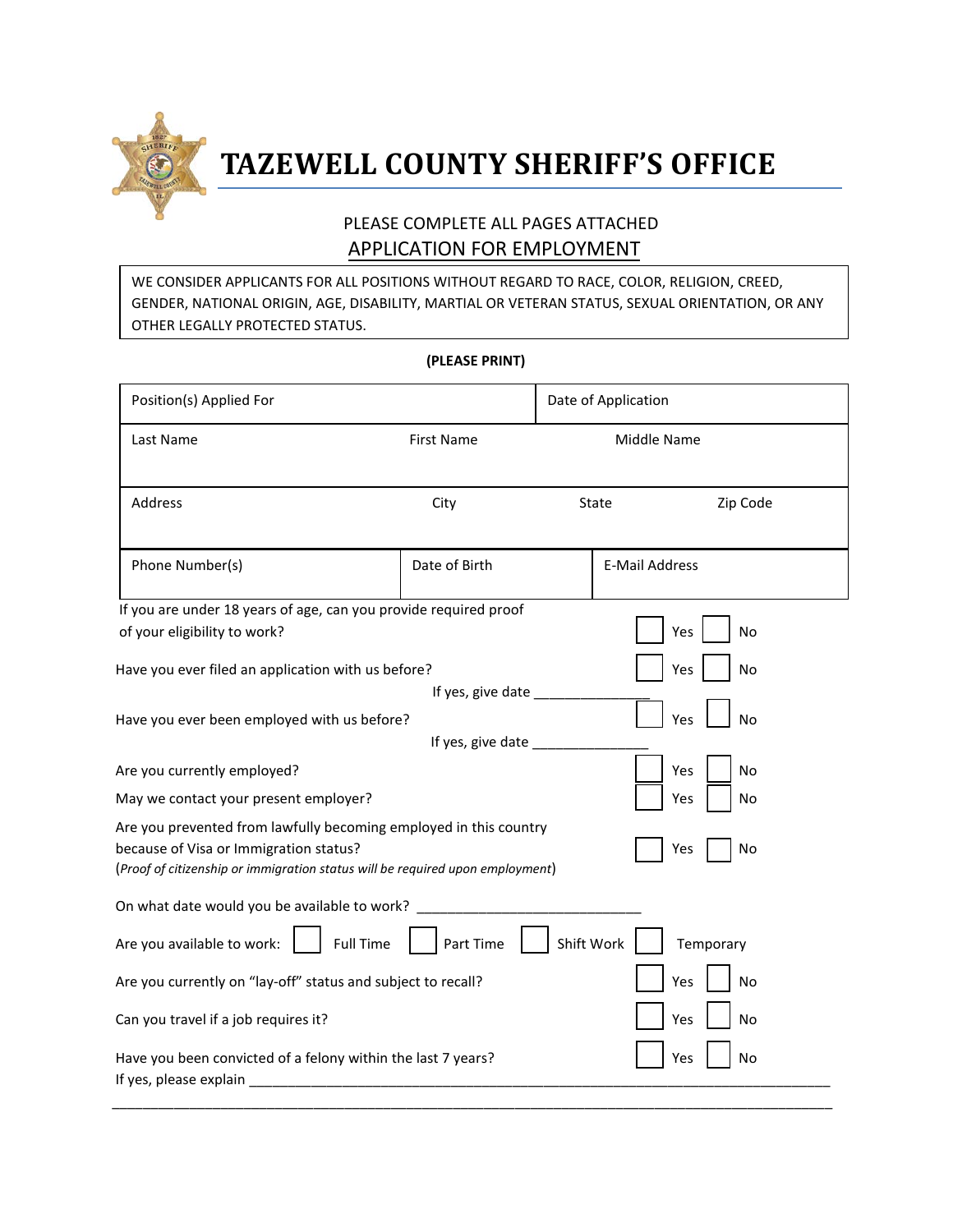#### EDUCATION

|                          | Name/Address of<br>School | Course of Study | <b>Years Completed</b> | Diploma Degree |
|--------------------------|---------------------------|-----------------|------------------------|----------------|
| <b>Elementary School</b> |                           |                 |                        |                |
| High School              |                           |                 |                        |                |
| Undergraduate<br>College |                           |                 |                        |                |
| Graduate<br>Professional |                           |                 |                        |                |
| Other (Specify)          |                           |                 |                        |                |

#### Indicate any foreign languages you can speak, read and/or write.

|       | Fluent | Good | Fair |
|-------|--------|------|------|
| Speak |        |      |      |
| Read  |        |      |      |
| Write |        |      |      |

Describe any specialized training, apprenticeship, skills and extra-curricular activities.

Describe any job-related training received in the United States military.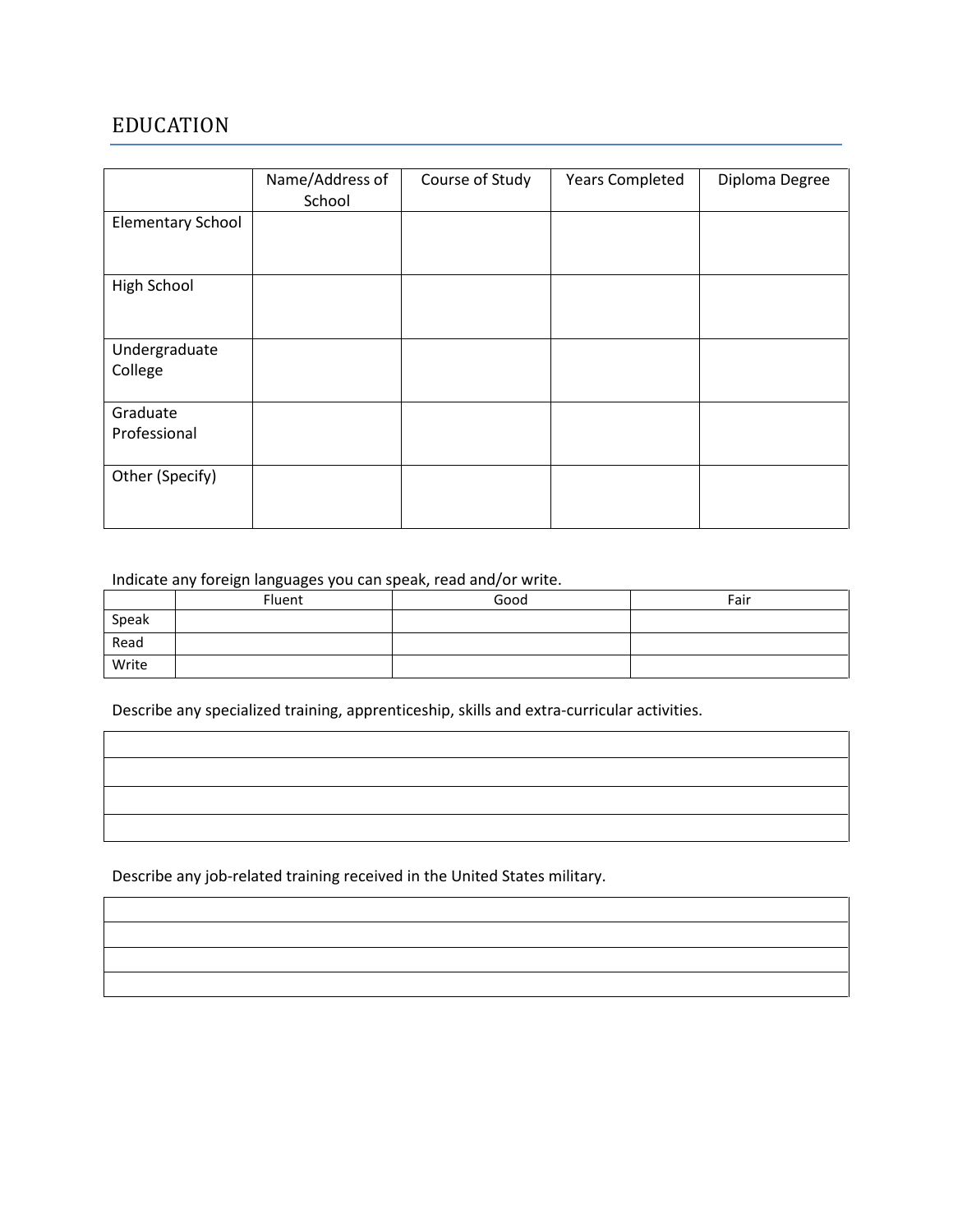#### EMPLOYMENT EXPERIENCE

*Start with your present or last job. Include any job-related military service assignments and volunteer activities. You may exclude organizations which indicate race, color, religion, gender, national origin, disabilities or other protected status. Any inaccurate statements or omission of information will be considered falsification of this application.*

|                           |                        |                                                                                                                       | Dates Employed ___________ to _____________   |
|---------------------------|------------------------|-----------------------------------------------------------------------------------------------------------------------|-----------------------------------------------|
|                           |                        |                                                                                                                       |                                               |
|                           |                        |                                                                                                                       |                                               |
|                           |                        |                                                                                                                       |                                               |
|                           |                        |                                                                                                                       |                                               |
|                           |                        |                                                                                                                       |                                               |
|                           |                        |                                                                                                                       | Dates Employed ___________ to _____________   |
|                           |                        |                                                                                                                       |                                               |
|                           |                        |                                                                                                                       |                                               |
|                           |                        |                                                                                                                       |                                               |
|                           |                        |                                                                                                                       |                                               |
|                           |                        |                                                                                                                       |                                               |
|                           |                        |                                                                                                                       | Dates Employed ___________ to ______________  |
|                           |                        |                                                                                                                       |                                               |
|                           |                        |                                                                                                                       |                                               |
|                           |                        |                                                                                                                       |                                               |
|                           |                        | Job Title <u>San American School and School and School and School and School and School and School and School and</u> |                                               |
| Address                   |                        |                                                                                                                       |                                               |
|                           |                        |                                                                                                                       | Dates Employed ____________ to ______________ |
|                           |                        |                                                                                                                       |                                               |
| Starting Wages __________ | Final Wages __________ |                                                                                                                       |                                               |
|                           |                        |                                                                                                                       |                                               |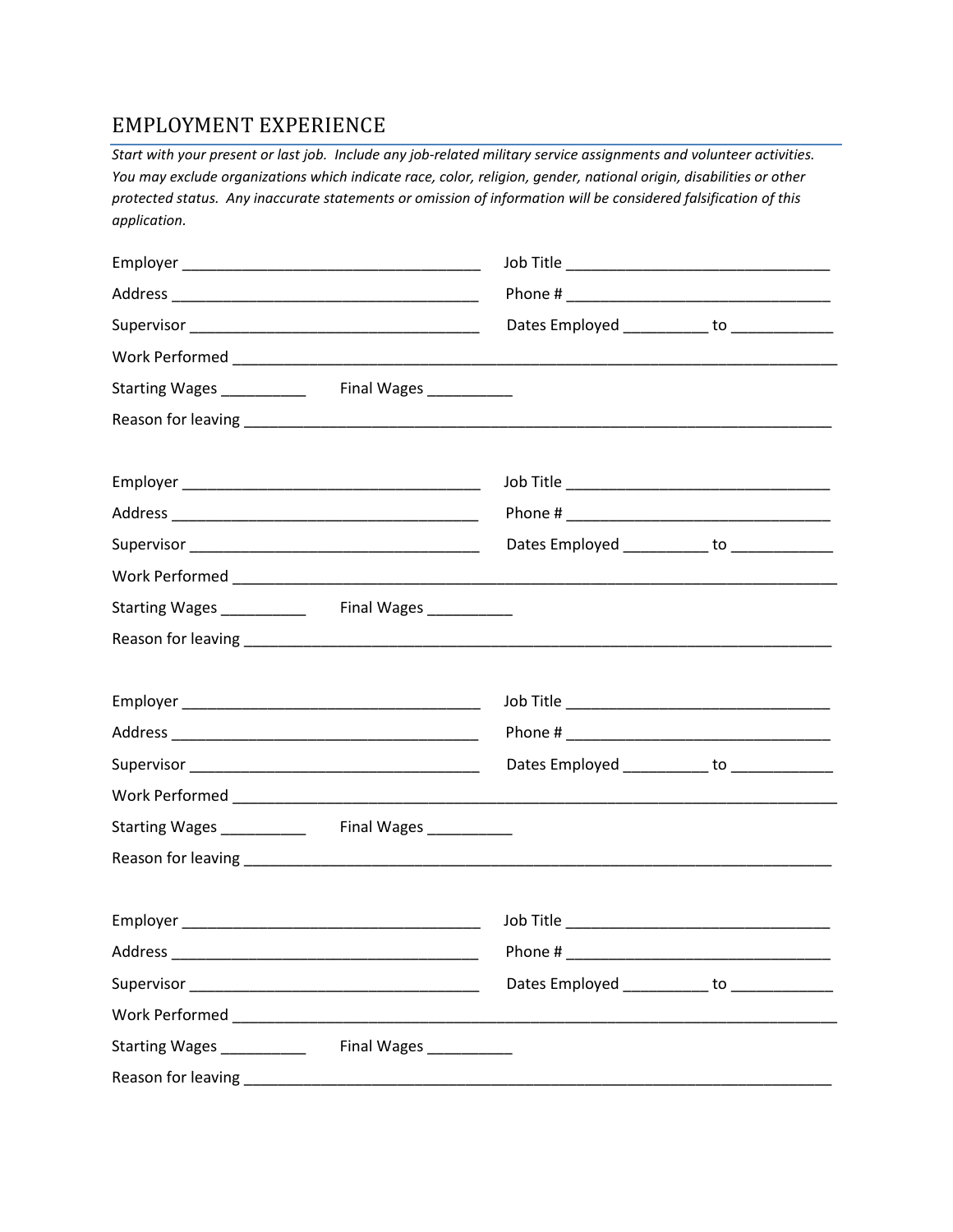|                                                   | Dates Employed ____________ to _____________ |
|---------------------------------------------------|----------------------------------------------|
|                                                   |                                              |
| Starting Wages _________<br>Final Wages _________ |                                              |
|                                                   |                                              |

If you need additional space, please continue on a separate sheet of paper.

List professional, trade, business or civic activities and offices held. *You may exclude membership which would reveal gender, race, religion, national origin, age, ancestry, disability or other protected status.*

#### Other Qualifications

Summarize special job-related skills and qualifications acquired from employment or other experiences.

State any additional information you feel may be helpful in considering your application.

*Note to Applicants: DO NOT ANSWER THIS QUESTION UNLESS YOU HAVE BEEN INFORMED ABOUT THE REQUIREMENTS OF THE JOB FOR WHICH YOU ARE APPLYING.*

| Are you capable of performing in a reasonable manner the activities involved in the job or occupation |                      |  |
|-------------------------------------------------------------------------------------------------------|----------------------|--|
| for which you have applied?                                                                           | $\Box$ YES $\Box$ NO |  |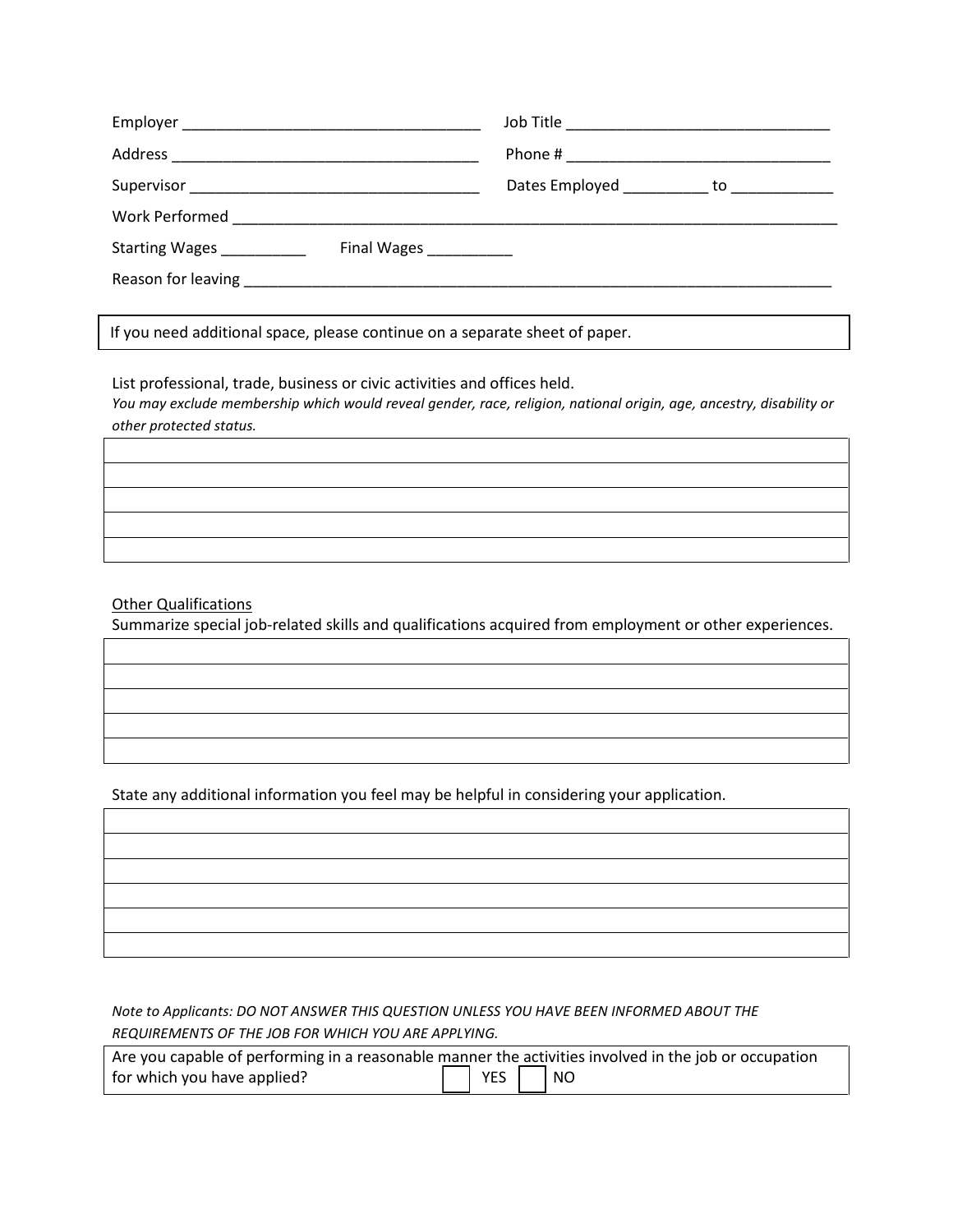#### **REFERENCES**

| 1. | Name    | Phone |  |
|----|---------|-------|--|
|    | Address |       |  |
| 2. |         |       |  |
|    | Name    | Phone |  |
|    |         |       |  |
|    | Address |       |  |
|    |         |       |  |
| 3. | Name    | Phone |  |
|    | Address |       |  |

#### APPLICANT'S STATEMENT

I certify that answers given herein are true and complete to the best of my knowledge.

I authorize investigation of all statements contained in this application for employment as may be necessary in arriving at an employment decision.

This application for employment shall be considered active for a period of time not to exceed 45 days. Any applicant wishing to be considered for employment beyond this time period should inquire as to whether or not applications are being accepted at that time.

I hereby understand and acknowledge that, unless otherwise defined by applicable law, any employment relationship with this organization is of an "at will" nature, which means that the employee may resign at any time and the employer may discharge employee at any time with or without cause. It is further understood that this "at will" employment relationship may not be changed by any written document or by conduct unless such change is specifically acknowledged in writing by an authorized executive of this organization.

In the event of employment, I understand that false or misleading information given in my application or interview(s) may result in discharge. I understand, also, that I am required to abide by the rules and regulations of the employer.

Signature of Applicant

\_\_\_\_\_\_\_\_\_\_\_\_\_\_\_\_\_\_\_\_\_\_\_\_\_\_\_\_\_\_\_\_\_\_\_\_\_\_\_\_\_\_\_

\_\_\_\_\_\_\_\_\_\_\_\_\_\_\_\_\_\_\_\_\_\_\_\_\_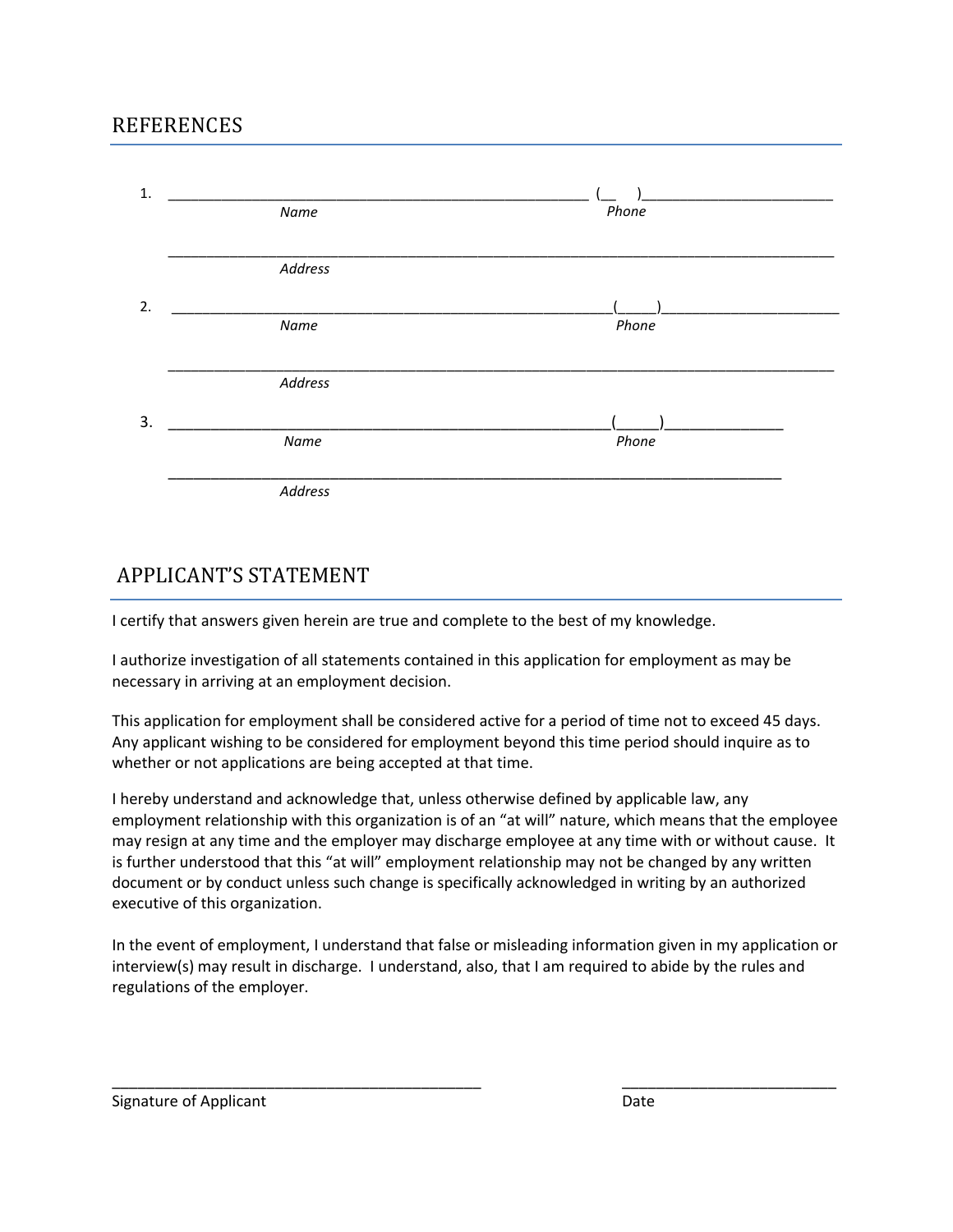#### FOR PERSONNEL DEPARTMENT USE ONLY

| Arrange Interview<br>Yes<br>No         |                                              |
|----------------------------------------|----------------------------------------------|
| Remarks                                |                                              |
| Employed<br>Yes<br>No<br>Job Title<br> | Date of Employment<br>Hourly Rate Department |